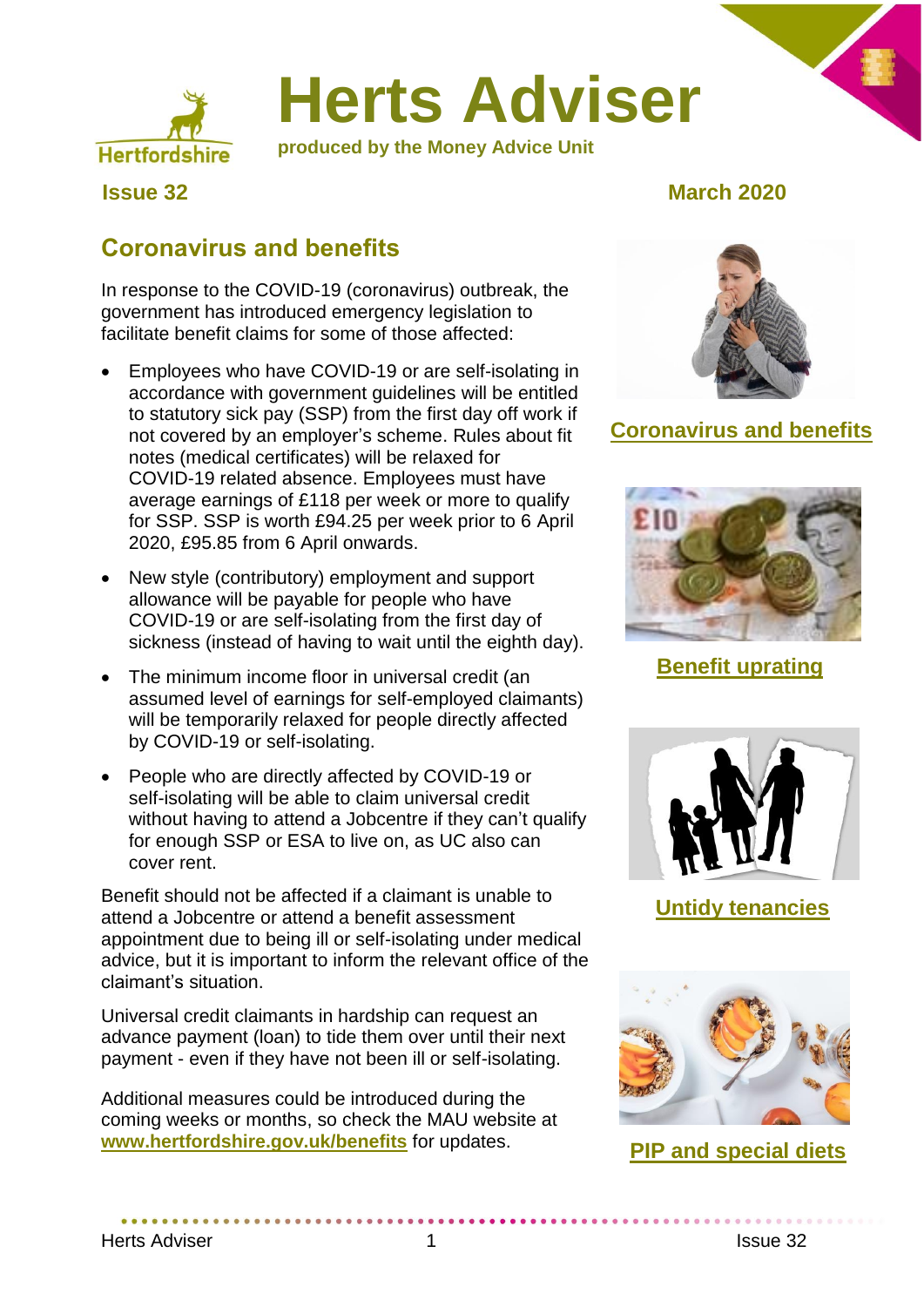# <span id="page-1-0"></span>**April 2020 uprating of benefits**

The DWP and HM Revenue and Customs have confirmed the benefit rates which will apply from April 2020. The 'benefit freeze', which has applied to most DWP working-age benefits since April 2016, is ending. Most working-age benefits will increase by 1.7 per cent, while the state retirement pension will increase by nearly 4 per cent.



Claimants will receive letters before April 2020, explaining how the changes will affect them.

An updated version of the MAU's benefits rates card will soon be available. In the meantime, you can see details of the new rates at **[www.rightsnet.org.uk/resources/benefit-tax-credit-rates](http://www.rightsnet.org.uk/resources/benefit-tax-credit-rates)**

#### **National minimum wage**

The national minimum wage will also increase in April 2020. The new rates are: £8.72 per hour for ages 25 and above; £8.20 per hour for 21 to 24-year-olds; £6.45 per hour for 18 to 20-year-olds; £4.55 per hour for under-18s; and £4.15 per hour for apprentices.

The permitted work earnings limit (which applies to claimants on employment and support allowance and certain other benefits) is defined as being 16 times the national minimum wage rate (rounded up to the next 50p / £1) and will go up to £140 per week. By contrast, the earnings limit for carers allowance is not keeping up with the increase in minimum wage. The carers allowance earnings limit will increase from £123 per week to £128 per week, meaning that carers working 15 hours per week for minimum wage risk losing their carers allowance. Seek advice if necessary.

## **Extra help with rent**

The Local Housing Allowance (LHA), which limits the amount of housing benefit or universal credit housing costs payable to private tenants, will be up-rated by 1.7 per cent in April 2020, in line with the CPI (consumer price index) Payments will increase automatically if the claimant is entitled.

An LHA rate calculator is available at **[https://lha-direct.voa.gov.u](https://lha-direct.voa.gov.uk/)k** but at the time of writing does not yet show the new rates which will apply from April 2020 onwards.

## **End of adult dependency increase in state pensions**

From April 2020, around 11,000 pensioner couples across the UK will lose the £70 per week 'adult dependency increase' that they currently receive. There have been no new claims for this extra since 2010, but in April, it will cease for existing claimants too. It is paid to couples where one partner has not built up a state pension in their own right. In some cases, it will mean the pensioners involved need to claim pension credit to make up the shortfall.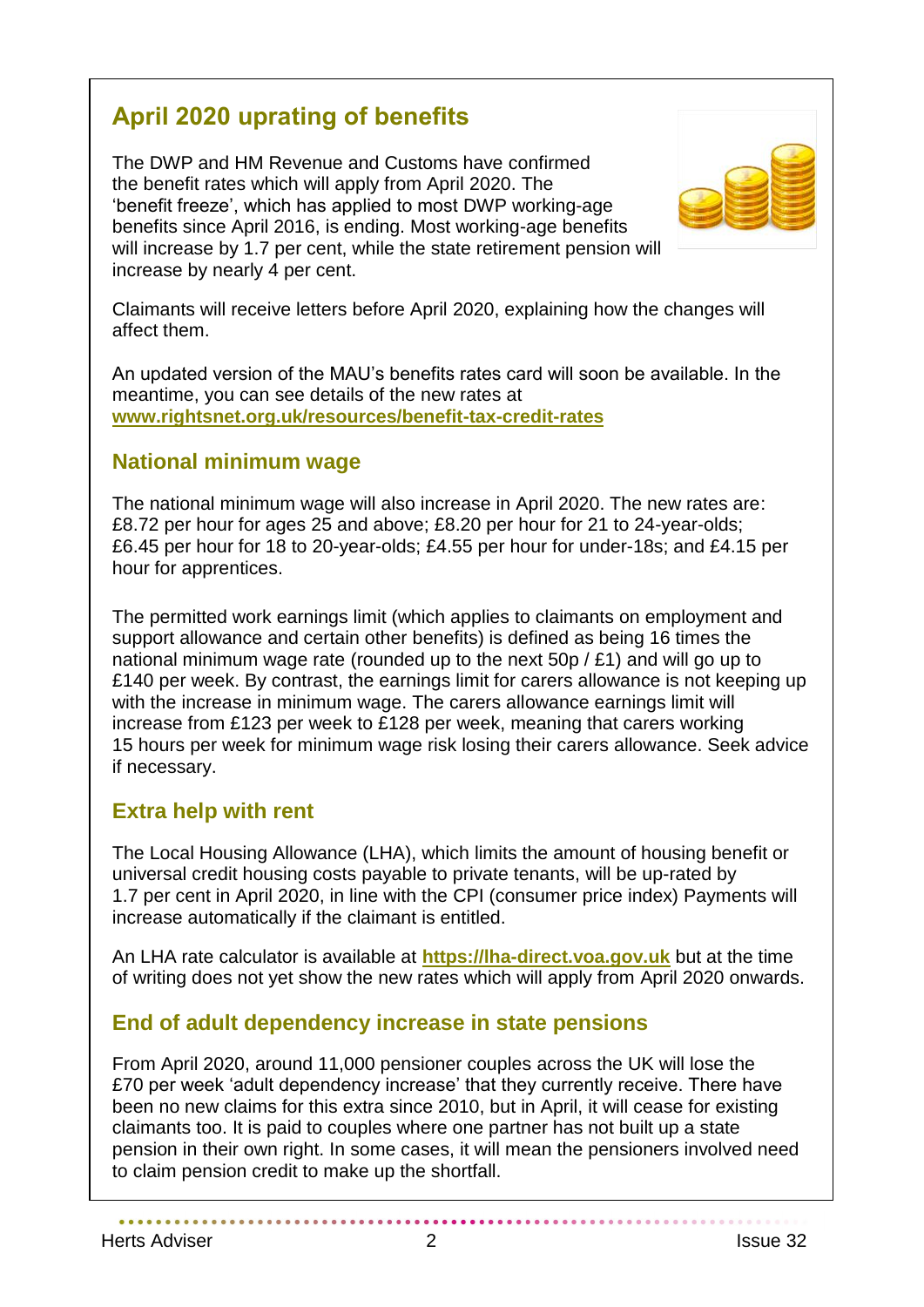# <span id="page-2-0"></span>**Clearing up untidy tenancies**

Problems can arise for people claiming the housing costs element of universal credit (UC) when a tenant or joint tenant no longer lives in the property. This typically happens when a couple separate and one of them, who is either the sole or joint tenant, moves out. It is often difficult to get the landlord to agree to grant a new, sole tenancy



to the remaining tenant, especially if there are outstanding rent arrears. This situation is often referred to as an 'untidy' tenancy, and can cause problems if the remaining resident then needs to claim help with the rental costs through the UC housing element.

The housing costs element is payable if the client is 'liable' to make payments on the home. Where a couple have separated and the tenancy was in the sole name of the person who has left, it is possible for the remaining partner to be 'treated' as liable for the full rent under Schedule 2 para 2 Universal Credit Regulations 2013, if all the following conditions are met:

- the person who is liable to make the payments is not doing so *and*
- the claimant has to make the payments in order to continue occupation of the accommodation *and*
- the claimant's circumstances are such that it would be unreasonable to expect them to make other arrangements *and*
- it is otherwise reasonable in all the circumstances to treat the claimant as liable to make the payments

If these conditions are satisfied, then the remaining partner should be able to claim help with housing costs on 100 per cent of the eligible rent.

#### **Example**

Kate and Jim live together as a couple in private rented accommodation with their two children. Jim is the sole tenant of the property, so he is liable to pay the rent and therefore satisfies Reg 25(3) UC Regs 2013. The amount of their UC housing element is calculated on 100 per cent of that liability.

Jim then leaves the relationship. Kate asks her landlord if she can take over the tenancy in her name. The landlord agrees, but says this will take some time, although they will allow Kate to stay in the property until this happens as long as she agrees to pay the full rent. Kate informs the DWP of the change in her circumstances and now claims UC as a single person. However, the full housing costs element is refused as Kate is not liable for the rent and so does not qualify for a housing costs element, or at best only gets per cent. Kate argues that:

- Jim is liable but is not paying the rent. She does not know where he is and so has no way of contacting him.
- Kate has to make the payments in order to continue occupying the dwelling, as the landlord may refuse to grant her a tenancy and would evict her if the rent is not paid.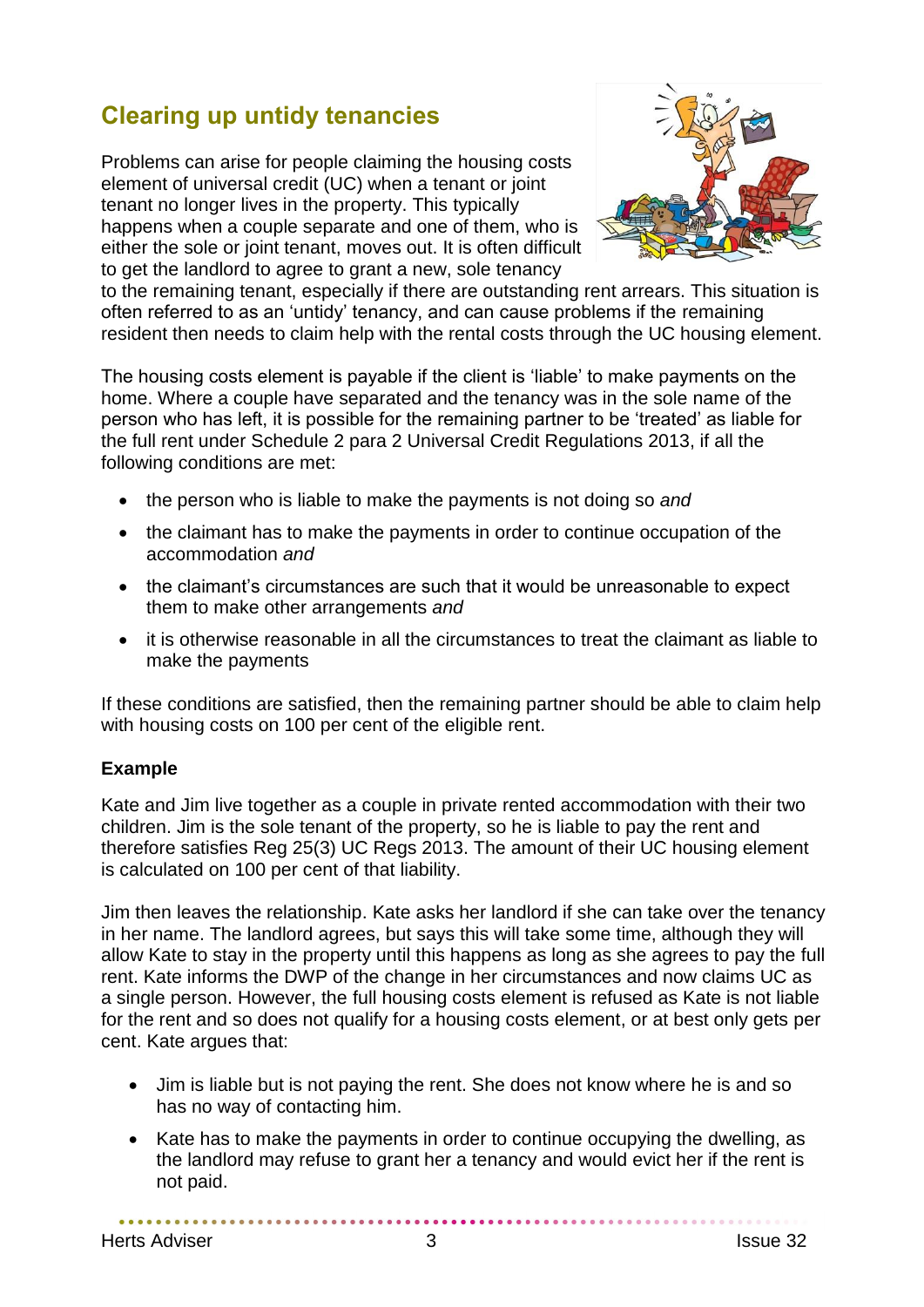- It is unreasonable to ask Kate to make other arrangements she has no contact with Jim; she has asked her landlord to change the tenancy agreement but this will take time, and she has no other way of making the rent payments
- Kate does not wish to cause any further distress to her children by requiring them to move at an already stressful time for them, so it is reasonable in all the circumstances to treat her as liable for the rent.

In cases where a couple are joint tenants of a property but they separate and one of them leaves, it is also possible for the remaining member to claim the housing costs element on 100 per cent of the rent. Often, such clients may only be awarded the housing element on 50 per cent of the rent. These clients can rely on the provisions in Sch 4 paras 24(5) & 35(5) which allows for a different allocation of the rent if the DWP agree that the normal rule would be 'unreasonable'. The amount of rent can then be whatever amount the DWP "*considers appropriate in all the circumstances, having regard (among other things) to the number of persons liable and the proportion of the relevant payments for which each of them is liable*". So clients in this situation can also request that the housing costs element covers 100 per cent of the rent, if it would be 'unreasonable' to do otherwise.

Tenants who are refused the housing costs element on the basis that they are not liable for rent can request a mandatory reconsideration of the decision and appeal if necessary.

## **TV licences and pensioners**

Free TV licences, funded by the government, for all over 75s will come to an end on 31 May 2020.

From 1 June 2020, there will be a new scheme. Under the new scheme, anyone aged 75 or over and receiving pension credit, will be eligible to apply for a free TV licence, paid for by the BBC. This applies to those receiving pension credit in their own name, or in their partner's name if in a couple.



People aged over 75 who are not receiving pension credit in their name – or in their partner's name – will need to pay for their next TV licence.

TV Licensing is writing to people affected by these changes, to tell them what they need to do. You don't automatically get a free over 75 TV licence when you turn 75 (even if getting pension credit); you must apply for one. More information is available at **<https://tinyurl.com/sg9h2lh>**

There has been an increase in the number of people applying for pension credit due to these new rules. However, it is estimated that 1.3 million older people are still missing out on pension credit. Some people wrongly assume that they won't qualify because of savings or capital – when in fact there is no upper capital limit. Claimants can phone 0800 991234 to apply for pension credit or get more information.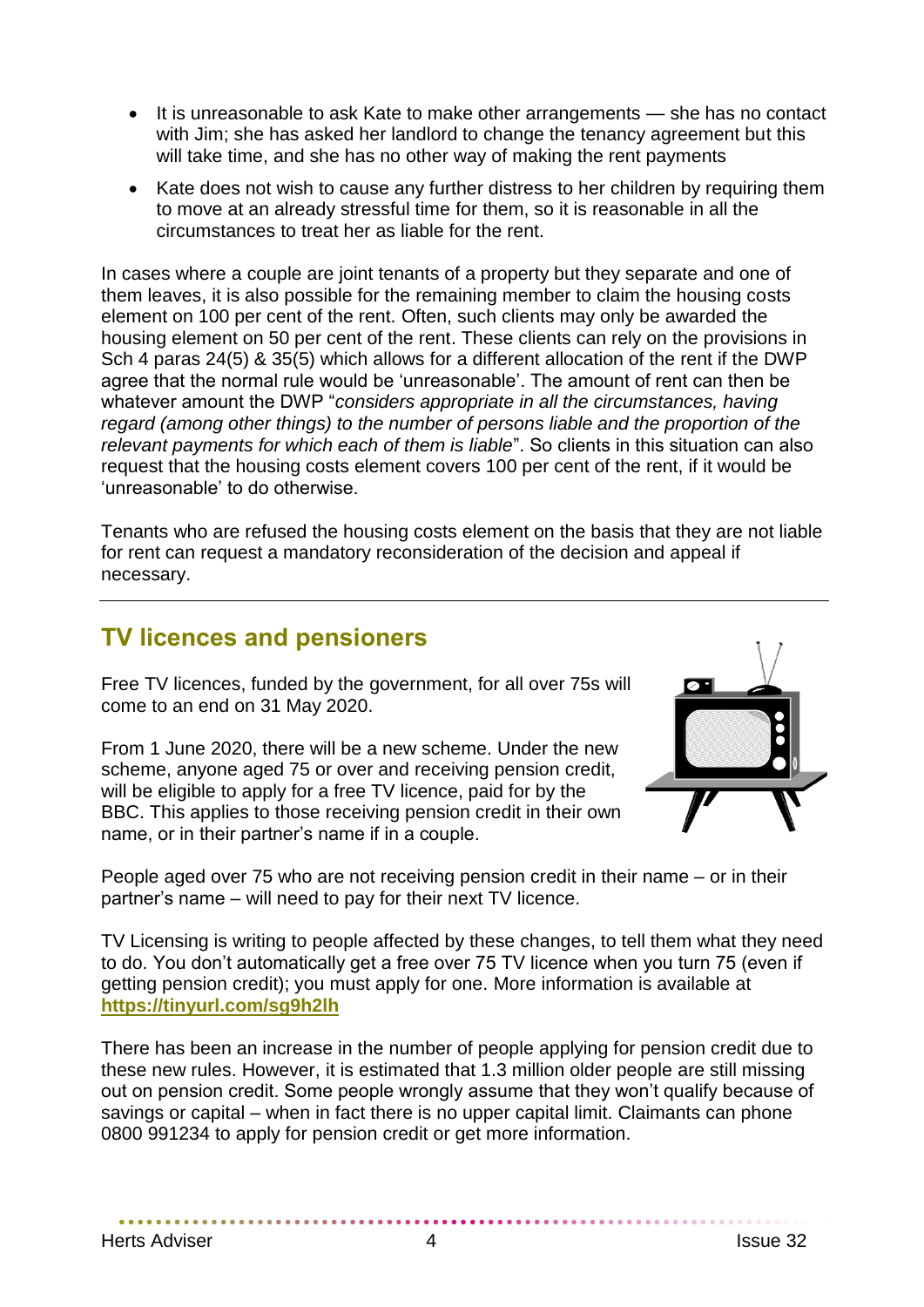## **He's a tenant, not a fraudster! - MAU success story**

The MAU has encountered several cases where vulnerable service users in supported accommodation have had their personal independence payment (PIP) incorrectly suspended or reduced, because the DWP has treated them as if they were in residential care.

If a claimant is in residential care funded from public funds, the daily living component of PIP is normally suspended after 28 days. By contrast, claimants in supported *tenancies*, (who may be receiving a high level of support including overnight support from on-site carers) can be paid both components of PIP.

The MAU was asked to carry out a benefits check for Patrick (not his real name), a young man with learning disabilities. Patrick has had a supported tenancy at the same address for many years, and receives housing benefit to help with the rent. Previously he received both components of disability living allowance (DLA). However, when he switched from DLA to PIP in 2018, he was wrongly recorded as living in residential care and had therefore never been paid PIP daily living component despite scoring enough points to qualify for enhanced rate.

The MAU adviser asked the DWP to correct this mistake and pay PIP daily living component, and sent them evidence to show that Patrick has a tenancy agreement and receives housing benefit.

Patrick then received a letter from the DWP Fraud and Error Prevention Service, accusing him of failing to report a change of circumstances and threatening him with a £50 civil penalty. This was because nobody had told the office paying his employment and support allowance (ESA) that his DLA had stopped, and he had continued receiving a severe disability premium as part of his ESA. The MAU adviser contacted the Fraud Service to explain Patrick's situation, clarified that he remained genuinely entitled to the severe disability premium (although the administrative error with regard to payment of his PIP daily living component made it appear that he wasn't), and ensured that they did not take any further action against Patrick.

After several more phone calls to chase up, the DWP finally began paying PIP daily living component of £87.65 per week and paid arrears back to the start date of the PIP claim, a massive £4,843.

Advisers and support workers who are helping a tenant in supported accommodation with a PIP claim should make sure that the DWP records the tenant's accommodation status correctly. In these cases it is also important to read PIP award letters carefully to check that PIP daily living component is actually being paid. (It may not be obvious at first glance if payment of the daily living component has been suspended, because the award letter is likely to start by saying that the claimant is entitled to PIP daily living component before saying that it won't be paid.)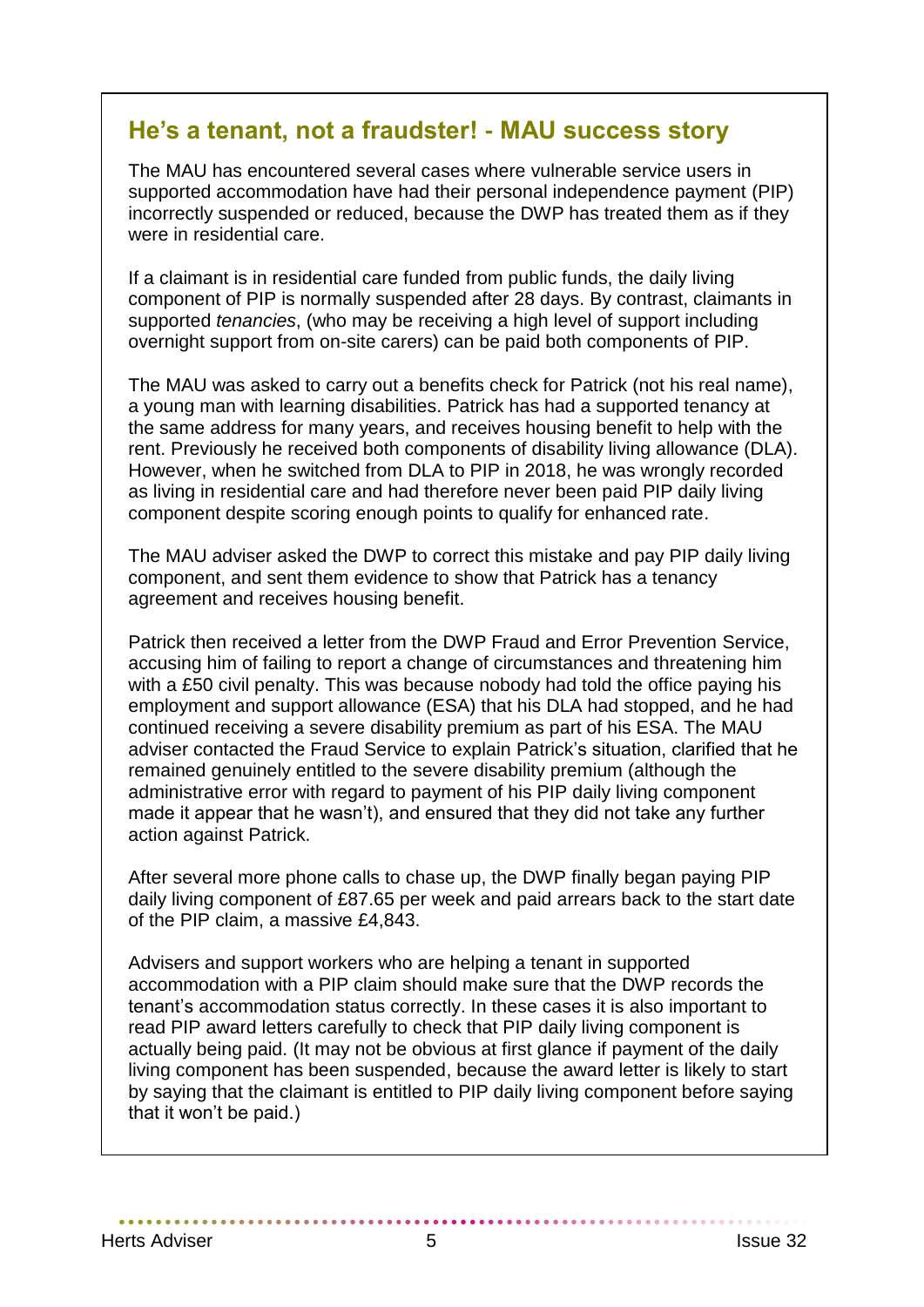# **PIP and special diets**

A change in the law has made it easier for claimants to qualify for personal independence payment (PIP) if they need extra help to follow a special diet – but strict conditions must be met to score extra points under this route.



<span id="page-5-0"></span>A recent Upper Tribunal ruling has said that help with a special diet can, in certain circumstances, be classed as **therapy** – meaning that claimants could score up to 8 points under activity 3 in the PIP assessment. The following conditions must be met:

- 1. the diet must have been prescribed or recommended by a health professional, *and*
- 2. it must be necessary to pay attention to both the nature **and** timing of food and/or drink, *and*
- 3. failure to adhere to the special diet would result in a deterioration of the claimant's condition **within an immediate or short period of time**, *and*
- 4. the claimant must need supervision, prompting or assistance to be able to follow the diet

For example, a claimant who is prone to hypoglycaemia may score points in the PIP assessment under this route if they need help from another person to eat the right foods at the right time to avoid immediate deterioration in their health. For more information, see the DWP guidance at **<https://tinyurl.com/unkzbmz>**

PIP claimants who can't score points under activity 3 using the above route may still be able to score points under activity 1 (preparing food) and/or activity 2 (taking nutrition). Seek advice if necessary.

The DWP is reviewing existing PIP claimants, as well as some claimants who have previously applied but been refused PIP, to identify people who are entitled to increased payments. The new rules take effect retrospectively from 28 November 2016, so some claimants will receive substantial arrears. Claimants do not need to initiate these reviews, but should make sure that the DWP knows if they need this type of help.

#### **Housing staff get training to help residents targeted by loan sharks**

Staff from several teams at B3 Living and Clarion Housing Group are now able to spot the signs of illegal money lending activity and help residents targeted by loan sharks, thanks to specialist training.

Loan sharks are unregulated, often give cash loans without any paperwork and charge extortionate interest rates.

The training, run by the Illegal Money Lending Team (IMLT) , showed frontline employees how to recognise the symptoms and effects of illegal money lending when dealing with residents, equipping them to deal with these situations appropriately and sensitively. The IMLT works in partnership with local trading standards authorities and partner agencies to investigate and prosecute loan sharks. If you are interested in free training for your employees, email **[reportaloanshark@stoploansharks.gov.uk](mailto:reportaloanshark@stoploansharks.gov.uk)**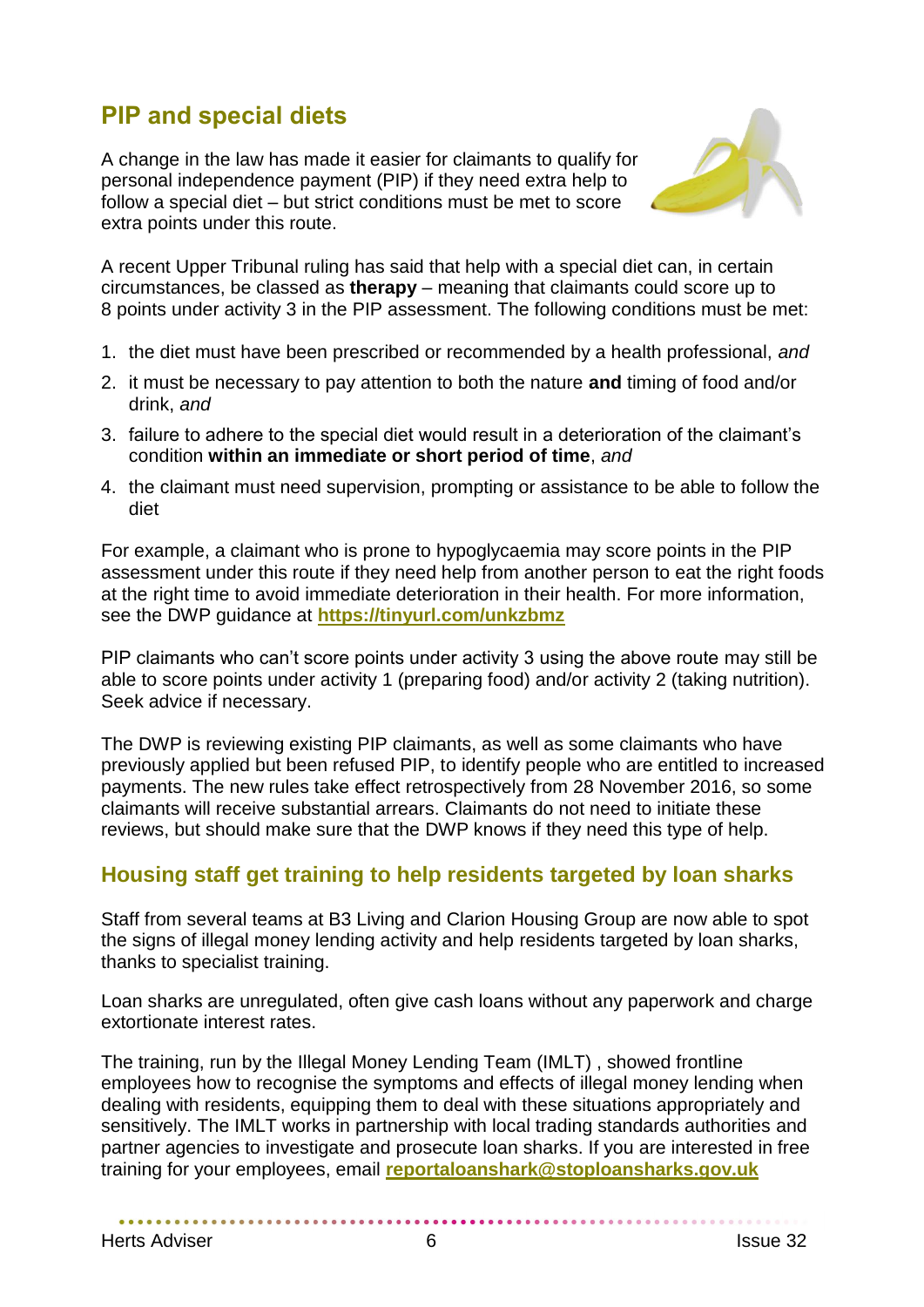## **Maximum sanction in universal credit reduced from three years to 26 weeks**



Sanctions are a reduction in a claimant's benefit if they have failed to meet work-related requirements set by the DWP. The sanctions are supposed to incentivise claimants to get work. There are four levels of sanctions: higher, medium, lower and lowest. The level and length of the sanction depends on which universal credit work related group a claimant is placed depending on their circumstances.

The rate of the sanction is 100 per cent of the standard universal credit standard allowance for a single person. For a couple where one person only has been sanctioned, it will be 50 per cent of the couple personal allowance.

The rate of the sanction will be reduced to 40 per cent of this amount if the claimant is aged 16 or 17 years old; a carer of a child under one; pregnant and has less than 11 weeks before the baby is due; has had a baby in the last 15 weeks (including if the baby was stillborn); has had an adopted child placed with them in the last 52 weeks *or* the claimant commitment only requires attendance for work focused interviews. The rate of the sanction is reduced to nil if there are no work related requirements due to the claimant having limited capability for work and work related activity.

#### **Changes**

Highest level sanctions can only be applied to people who are placed in the **full conditionality group**; those who have to be available for and actively seeking work. They can be sanctioned if they, without good reason, lose their job through misconduct or leave voluntarily, or fail to do mandatory work activity, or fail to apply for or to accept paid work, or lose pay if they are in paid work.

Under the previous rules, there were three fixed increasing sanctions: 91 days for the first failure; 182 days for the second failure within 52 weeks of the previous failure (but not within 14 days of the previous failure); and 1,095 days for the third failure within 52 weeks of the most recent failure (but not within 14 days of the previous failure). From 27 November 2019, the law was changed for universal credit. The maximum higher-level sanction that can now be applied to UC is **182** days (which is approximately equivalent to six months). This means, from that date, an award subject to a reduction of 1,095 days the reduction will stop after 182 days. If the claimant's award has already been reduced for longer than 182 days the sanction should have been terminated immediately. The DWP's ADM Memo 19/19 at **<https://tinyurl.com/sjc9bgn>**

Note: the equivalent reduction applies to jobseeker's allowance (JSA); the highest level sanction is now 26 weeks.

Don't forget, sanctions should not be applied if the claimant had good reason for failing to meet their work-related requirements. See the DWP guidance at **<https://tinyurl.com/u5e7oge>**. If the decision maker does not agree that a claimant had good reason, they should challenge this decision with a mandatory reconsideration. In the meantime a hardship loan should be applied for. This is paid at 60 per cent of the standard allowance and then recovered at 40 per cent once the sanction has finished.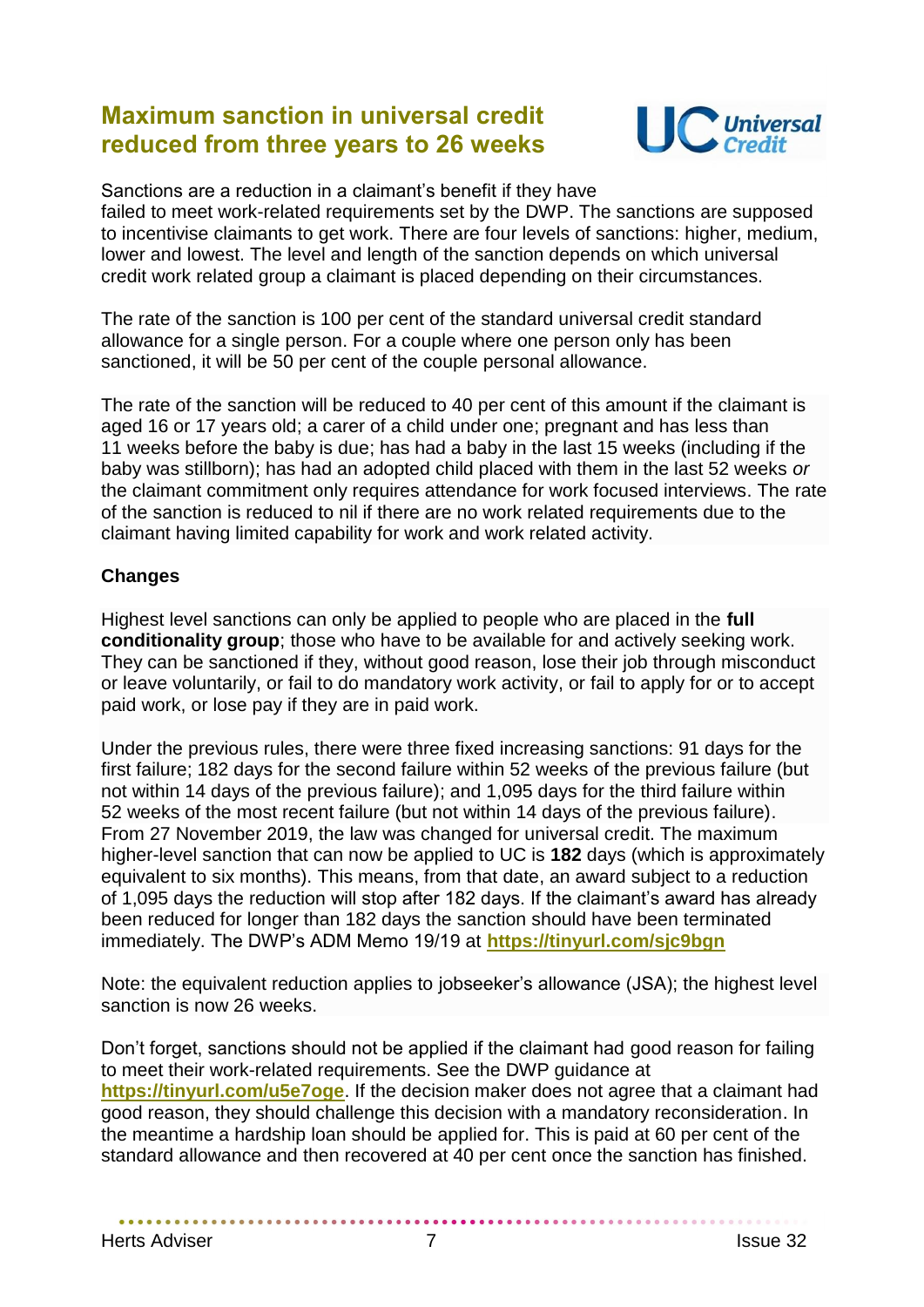# **Prescription charges**

NHS prescription forms have been updated, to make it easier for patients and pharmacy teams to determine whether the patient is eligible for free prescriptions and reduce the risk of incurring a penalty charge.

The rules about exemption from prescription charges are complex, and many people have had to pay penalty charges of up to £100 after innocently ticking the wrong box on the form.

Universal credit (UC) claimants will not always qualify for free prescriptions; they need to meet an additional condition related to earnings. Any earnings in the most recent UC assessment period must have been no more than £435, or no more than £935 if their UC includes a child element or if they have a limited capability for work or limited capability for work and work related activity. This applies to joint earnings if claiming as a couple. Claimants without earnings will also qualify. Most recent assessment period' means the assessment period that ended immediately before the date they are claiming free prescriptions.

On the claimant's UC journal, beware of the figure that appears to be 'take-home pay'. The correct figure to use in working out whether the earnings rule is met is 'Earnings Reported by the Employer' further down.

The NHS FP10 prescription form now includes a new exemption box 'U' for claimants who have "Universal Credit and meet the criteria". There will be a period of transition during which older versions of the form (which don't mention UC) are still being used. UC claimants who meet the earnings condition above can tick the income-based

jobseeker's allowance box (box K) on the older version of the form. Ticking any other box could result in not only a prescription charge being levied but also a fine for making a false declaration.



# **Free hospital parking**

Thousands of NHS patients and visitors in England will soon be able to access free hospital car parking.

From April 2020, all 206 hospital trusts in England will be expected to provide free car parking to groups that may be frequent hospital visitors, or those disproportionately impacted by daily or hourly charges for parking, including:

- blue badge holders
- frequent outpatients who have to attend regular appointments to manage long-term conditions

Free parking will also be offered at specific times of day to certain groups, including:

- parents of sick children staying in hospital overnight
- staff working night shifts

Help with the cost of travelling to hospital is also available for some patients (and people escorting them, where necessary). The Healthcare Travel Costs Scheme is available to people who are exempt from NHS charges, qualify for full help with NHS charges or are covered by the low income scheme.

Claimants should show proof of entitlement at the hospital to get help with their fuel or public transport costs (or taxi fares if preapproved). See **[gov.uk](https://www.gov.uk/government/news/free-hospital-parking-for-thousands-of-patients-staff-and-carers)** for more information.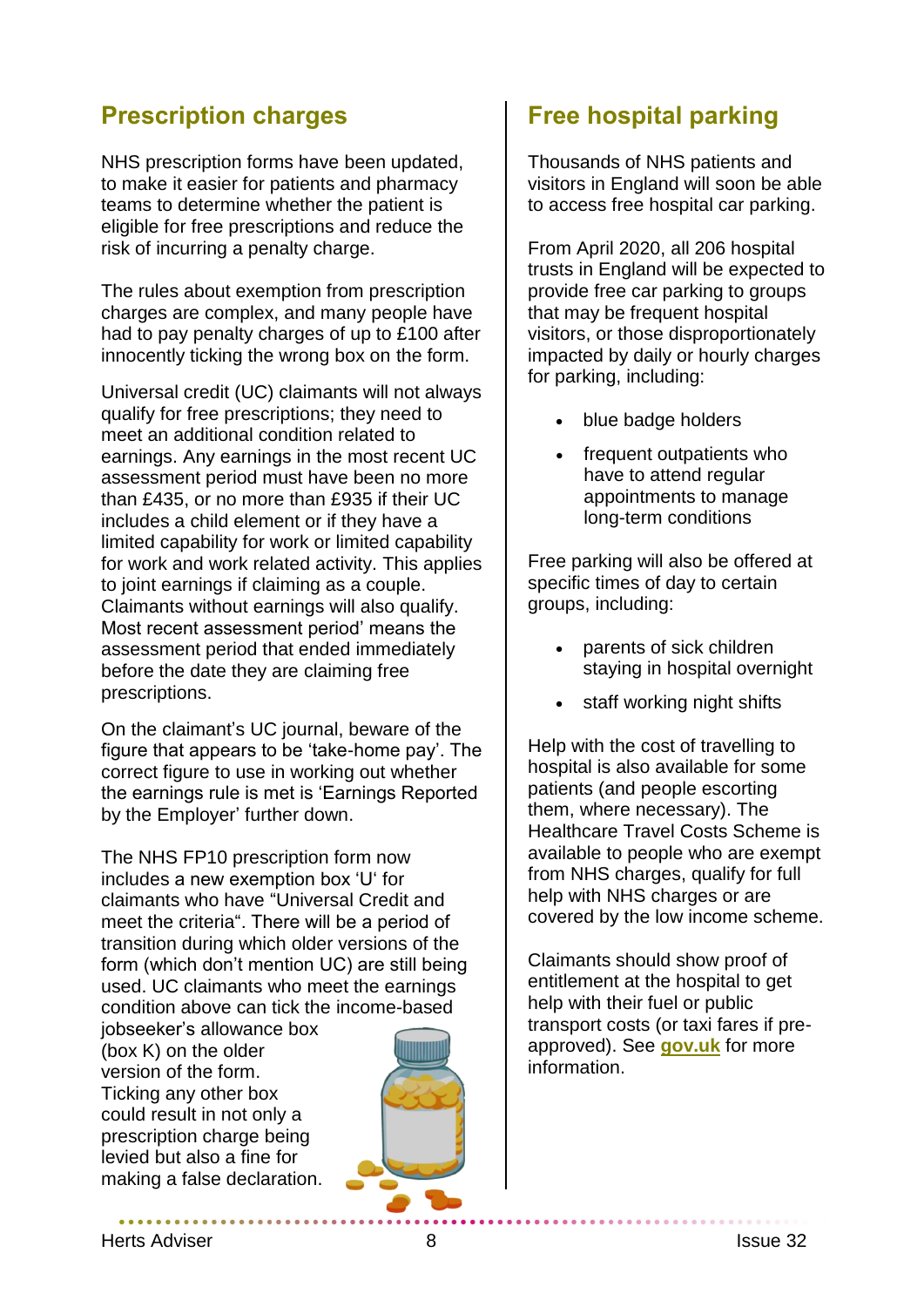# **Benefit appeals online**

More than half of benefit appeals are now being made online, and various changes in procedure are likely to make this easier.



- Claimants can submit appeals against welfare benefit decisions at **[www.gov.uk/appeal-benefit-decision.](http://www.gov.uk/appeal-benefit-decision)** This covers most benefits, including universal credit, employment and support allowance, personal independence payment and housing benefit. (Note that the claimant must have had a mandatory reconsideration, ie had the decision looked at again by the office that made it, before making an appeal.) The online appeal submission service has recently been enhanced to incorporate a 'save and return' feature to allow appellants to pause and re-visit the appeal they are making online.
- HM Courts and Tribunals Service (HMCTS) has announced the introduction of a new 'Manage Your Appeal' online service, saying that "this will allow appellants to track where they are within the appeal process and also to take steps with regard to their appeal which would normally be dealt with through postal correspondence. Using the new online service, appellants will be able to carry out such tasks as submitting further evidence or withdrawing the appeal.' Claimants who opt for this service will still be able to send written evidence in the post as well.
- Appellants still have the option to start an appeal by submitting a paper form. A new version of the paper form, SSCS1PE, will soon be available. The new form is designed to mirror the sequence of questions in the online appeals process. Appeals submitted on the previous paper form, the SSCS1, will still be accepted.
- The Department for Work and Pensions (DWP) will now send information (such as their responses to appeals) directly to HMCTS. This will enable HMCTS to move towards assembling appeal paperwork electronically. Tribunal staff and panel members will start using electronic 'appeal bundles' during 2020, but claimants will still get paper copies for the time being.
- The trial of 'continuous online resolution' of cases, which happened in some regions in 2019, will continue in 2020. This trial involves a tribunal panel looking at appeal cases to see if they can be decided without a face-to-face hearing. The tribunal members can ask DWP and the claimant questions online and then recommend an outcome. If the claimant agrees and the DWP does not object, the suggested benefit award will be put into place. If the claimant still wants to proceed to a full face-to-face hearing, they can do so.
- HMCTS has confirmed that anyone who wants to use paper will still be able to do so; nobody will be forced to appeal online. Anyone who wants a face-to-face tribunal hearing will be able to have one.

#### **Parental bereavement leave**

Parents who suffer the loss of a child under the age of 18 will be entitled to two weeks' paid statutory parental bereavement leave (SPBL) from 6 April 2020. The Parental Bereavement Leave and Pay Regulations mean that parents will be able to take the two weeks leave in one go or two separate blocks of one week taken at different times across the first year after the child's death.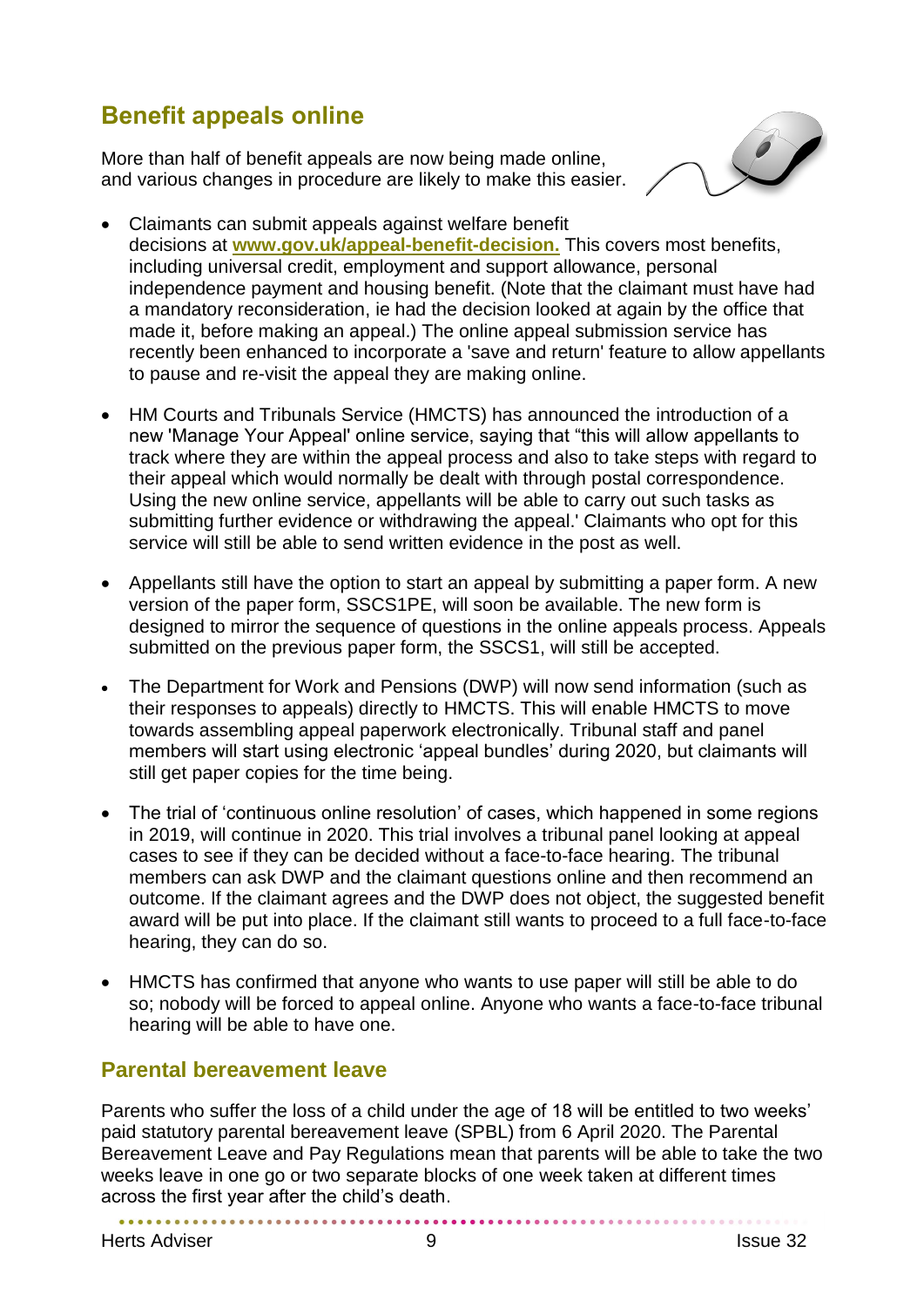#### **Changes to how benefits will be paid**

From November 2021, both Post Office accounts and the Payment Exception Service for those without access to a bank account will end and be replaced. The details of what will replace them will not be known until at least next summer. Some claimants have already received letters warning them of the change.

Since 1 February 2020 no new post office accounts are available to open for universal credit claimants. Instead, they are encouraged to open a bank account and where not possible, can still be offered the payment exception service **[www.gov.uk/payment-exception](https://www.gov.uk/payment-exception-service)[service](https://www.gov.uk/payment-exception-service)** and receive a payment card, voucher or text message with a reference number to enable them to withdraw their money.

If a claimant applies for a new or additional benefit or pension and still has access to a post office account they will still be able to use it, but will be encouraged to use an alternative.

The government has said that 'The replacement service will ensure that customers who remain unable to open or manage a standard bank account, are provided with a payment mechanism to receive their payment of pension or benefit from Department, over the counter, in their local area."

#### **Drumming up support for the MAU**



Sometimes, the MAU has to go the extra mile when helping a

service-user. This is a message we got from a Community Care Officer about one such occasion:

"Kavitha Ramasamy from the MAU has visited my service user with me on two occasions. On both occasions the service user has become very upset, crying for the majority of the time we were with him.

Our first meeting was to discuss benefits; I had briefly made Kavitha aware that the service user hates Hertfordshire County council. When entering the flat, Kavitha saw he had a drum in the corner and signalled to him that she could play it. He gave her the drum and Kavitha gave a little demonstration, which immediately put a very untrusting man at ease.

Our last visit was to complete a personal independence payment application form as the service user is unable to read or write. Kavitha worked with me to complete the form in quite difficult circumstances, as he was extremely distressed due to past experiences and was going over and over his history and not able to participate as much as ideally required.

It's been a pleasure working with her".

## **Paying too much income tax?**

......................

A huge 2.4 million couples miss out on an easy tax break, worth £250 this tax year. Plus, you can claim back up to four tax years, as long as you were eligible during that time. As this allowance started in 2015/16, if you don't claim it by April 2020, you'll lose that first year.

The allowance applies **only** to those who are married or civil partners, where one is a non-taxpayer and the other a basic-rate taxpayer. For more, including how to claim, see this **[Marriage Tax Allowance](https://click.email3.moneysavingexpert.com/?qs=66b07c7296226e595de20d3a782f982059c30f0cf0e89799019b2cc2df3c64708ee6b00b4a9c8ef9e6b8e854e2ab6d56e74ec2412d25b767)** guide.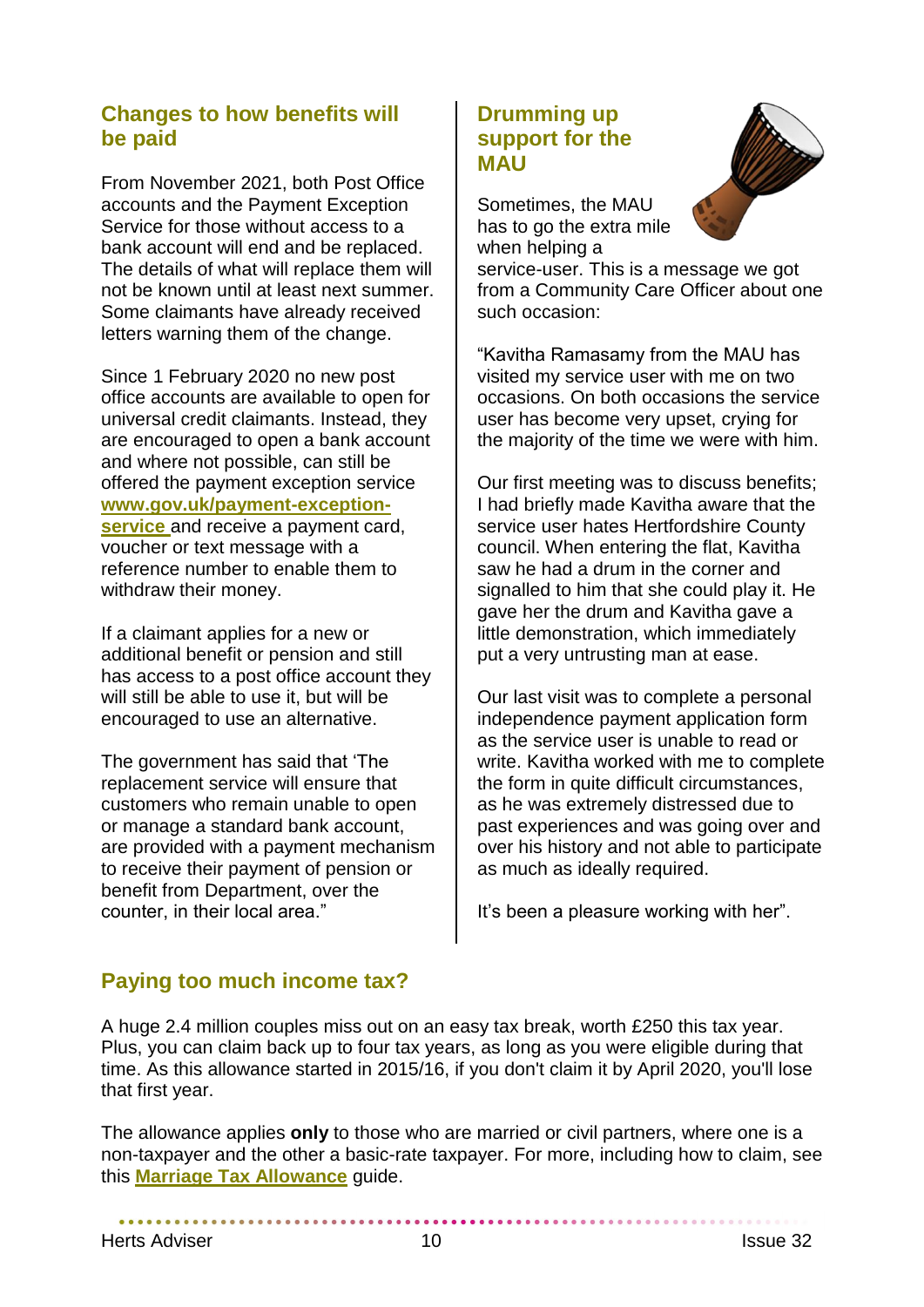# **Query from the MAU advice line**

Every working day, the Money Advice Unit answers benefits queries from statutory and voluntary organisations on our advice line on 01438 843444 (9.30 am - 12.30 pm) or by email at **[moneyadvice.unit@hertfordshire.gov.uk](mailto:moneyadvice.unit@hertfordshire.gov.uk)** This advice line is for professionals only.



# **Question**

My client gets personal independence payment (PIP). His claim is being reassessed, and he was invited to a face-to-face assessment at a venue in another town. He has severe anxiety, and missed his appointment because he was afraid to make the journey. Now he is worried that his PIP will stop. What can we do to avoid this?

## **Answer**

If a claimant knows that they will not be able to attend a PIP assessment appointment, or if they have recently missed an appointment, they (or someone helping them) should phone Independent Assessment Services (IAS) on [0800 188 4881](tel:0800%20188%204881) to explain. Claimants can rearrange an appointment once (for any reason). But if they simply fail to attend an appointment, arrive too late, or want to rearrange a second time, they must show that they have a good reason for this. If a claimant misses an appointment and doesn't show good reason, their claim will normally be sent back to Department for Work and Pensions (DWP) and then terminated. Similar rules apply to claimants who fail to attend a work capability assessment appointment when claiming employment and support allowance or universal credit, although those are conducted by a different organisation.

Your client has already missed his appointment, so you should phone IAS as soon as possible to explain that he missed it because of his anxiety, and ask if they can arrange a new appointment. If they offer a new appointment date, could he get there if someone he knows accompanies him or gives him a lift to the venue? If he can't get there by car or public transport, you could ask IAS for permission to claim expenses for a taxi. (Taxi fares can only be claimed if approved in advance.) Claimants should not be expected to make a journey that would take more than 90 minutes using public transport.

If it isn't feasible for him to travel to an appointment at all, you can ask for a home visit. This is only likely to be granted if you can provide medical evidence (such as a letter from a GP or mental health professional) that clearly states that he couldn't cope with travelling to attend a PIP assessment.

If IAS have already sent your client's claim back to the DWP, it's worthwhile phoning the DWP on 0800 121 4433 to explain why he missed the appointment, and submitting evidence to support this if possible. If the DWP sends out a decision letter saying that his PIP is being stopped, you can help him to ask for a mandatory reconsideration. The DWP guidance at **<https://tinyurl.com/udbsokg>** has examples of circumstances that could constitute good reason for failure to attend an appointment. An Upper Tribunal decision made in December 2019, **[CPIP/2941/2018](https://assets.publishing.service.gov.uk/media/5e1f081e40f0b610fcf6374e/CPIP_2941_2018-00.pdf)**, said that the wording of appointment letters sent by IAS (Atos) did not make the consequences of failure to attend a PIP appointment sufficiently clear; that ruling could make it easier for claimants to challenge termination of PIP claims in these circumstances.

. . . . . . . . . . . . . . . . . .